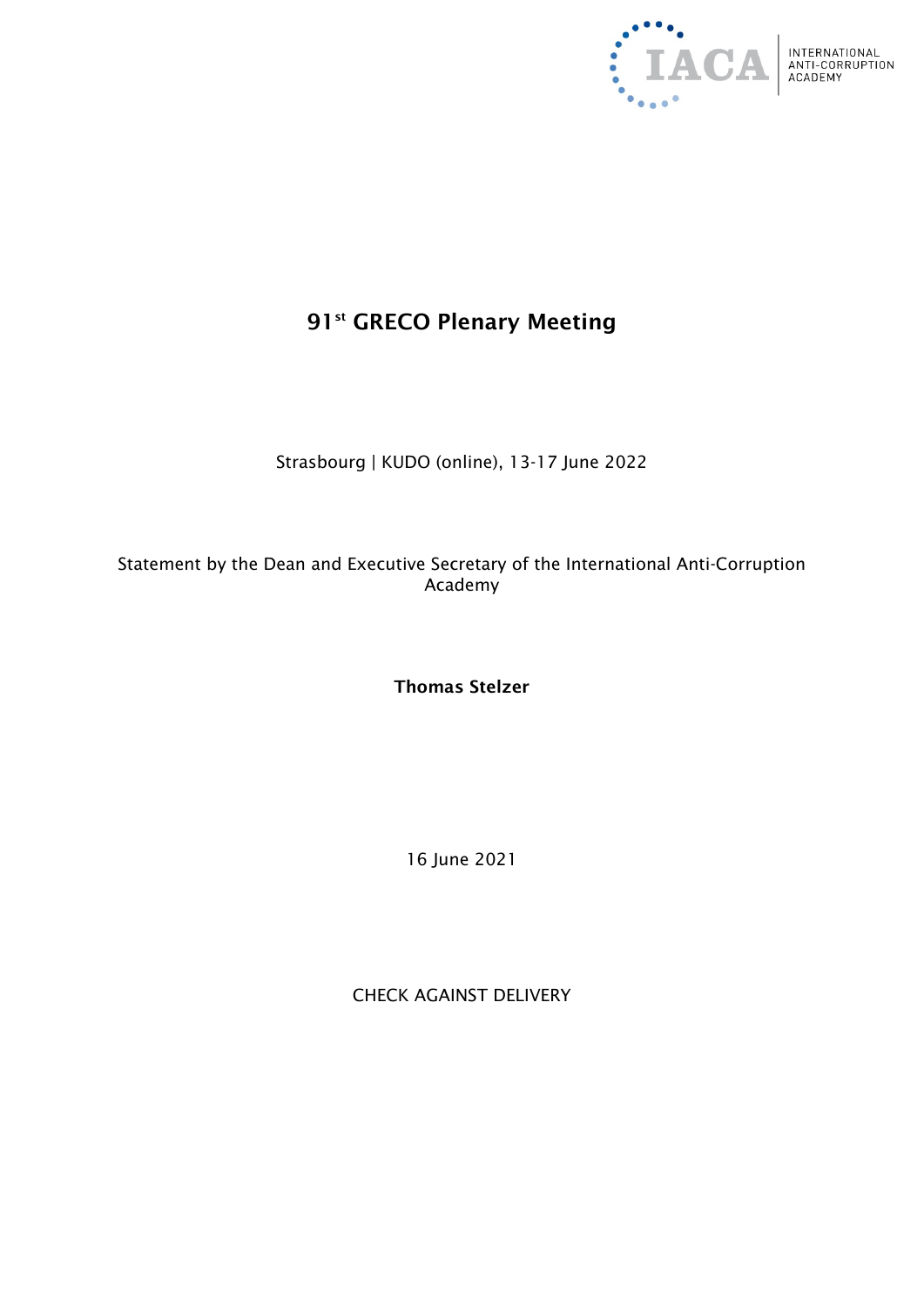Mr. President (Madam Chairperson/Mr. Chairman) Distiguished Delegates,

- 1. It is an honour to be here today to address the Plenary Meeting of GRECO. Please allow me to update you on the International Anti-Corruption Academy (IACA) and its recent activities that might be or interest to the members of the Group.
- 2. IACA was founded in 2011 to facilitate the implementation of the United Nations Convention against Corruption. The Academy, in its dual role as both an international organization and an institution of higher learning, has now been engaged in the fight against corruption through education and capacity building for over a decade. Over the years, we have developed the expertise and experience needed to fulfill our unique mandate of providing anti-corruption education and technical assistance to those who need it most.
- 3. We strongly believe that anti-corruption education and training are the best tools available to the international community in the fight against corruption. In particular, we fully agree with the United Nations Human Rights Council which in his resolutions of 2017 and 2021 highlighted that "the negative impact of corruption on human rights and sustainable development can be combated through anti-corruption education."
- 4. The COVID-19 pandemic, for all the challenges and hardships, has also proved to be a catalyst for change for the Academy. Over the last two years, we have scaled up the delivery of our services and programmes to reach the widest possible audience, including by enhancing our elearning infrastructure. Within weeks, we were able to transform our programmes to online delivery and continue providing quality education and trainings globally.
- 5. The Academy continues to expand its academic activities, having now rolled out four master programmes: The Master in Anti-Corruption Studies (MACS); the International Master in Ant-Corruption Compliance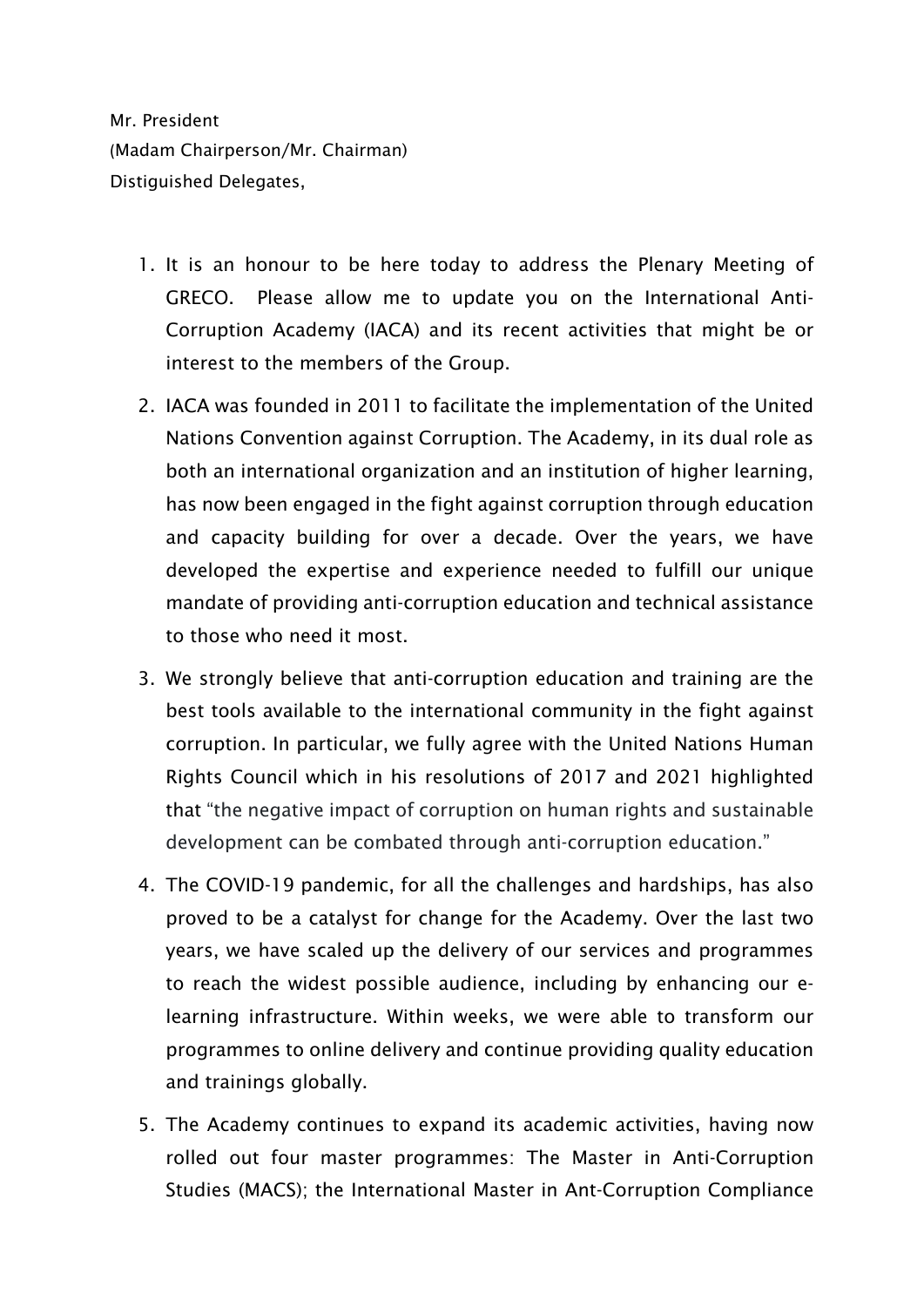and Collective Action (IMACC); our first Spanish language Master in Anti-Corruption Studies; and the Master in Anti-Corruption and Diplomacy (MACD) - the latter is implemented in partnership with the United Nations Initiative for Training and Research (UNITAR).

- 6. We also continuously expand our portfolio of Open Trainings, such as the Summer Academy, an intensive, interdisciplinary programme that addresses trends and practices on the global anti-corruption agenda. This year the Summer Academy will again be implemented in-person after two years break when only online activities were possible due to the Covid-19 pandmeic. We also offer a wide array of self-paced and instructor-led online courses.
- 7. Inspired by the successful implementation of the last year's International Anti-Corruption Summer Schools for Africa and Asia, we continue our collaboration with the United Nations Office on Drugs and Crime (UNODC) to provide the youth with both ethical skills and theoretical and practical knowledge of what corruption is, and what are its harmful impacts on society. The first Edition of the International Anti-Corruption Summer School in Eastern Europe was held in May this year, targeting participants between 18 ad 29 from Albania, Armenia, Azerbaijan, Bosnia and Herzegovina, Bulgaria, Georgia, Moldova, Montenegro, North Macedonia, Romania, and Serbia.
- 8. Furthermore, our Tailor-made Trainings keep enjoying strong demand. After some initial delays due to the pandemic, delivery has bounced back quickly and in the past 2 years we have delivered trainings for national institutions, international organizations, and private entities from various continents and regions.
- 9. To contribute to evidence-based decision making in the anti-corruption arena, a new global research programme on measuring corruption is currently being launched. This programme is the result of growing intergovernmental commitment to re-thinking how the international community measures corruption. The issue was raised by the G7 in 2017, reiterated by the Conference of the States Parties to the UN